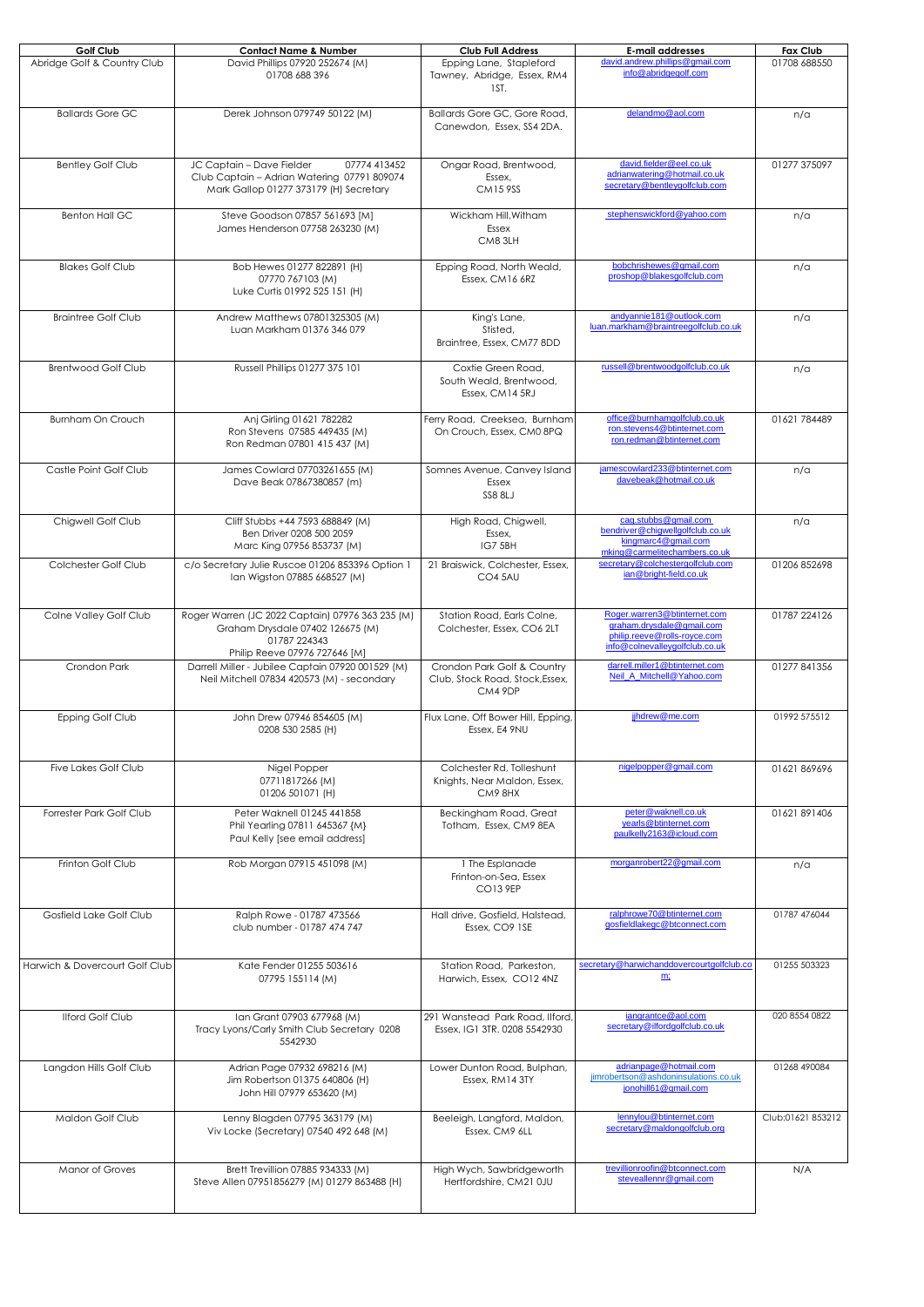| Golf Club                     | <b>Contact Name &amp; Number</b>                                                                                                         | <b>Club Full Address</b>                                                    | <b>E-mail addresses</b>                                                                                                             | <b>Fax Club</b>                                  |
|-------------------------------|------------------------------------------------------------------------------------------------------------------------------------------|-----------------------------------------------------------------------------|-------------------------------------------------------------------------------------------------------------------------------------|--------------------------------------------------|
| Mardyke Valley Golf Club      | Colin Day 0797 2238883(M)<br>Gary Nicholls 07427 561508 (M)                                                                              | South Road, South Ockendon,<br>Essex, RM15 6RR                              | colindav67@gmail.com<br>genheating@hotmail.com                                                                                      | 01708 856573                                     |
| Nazeing Golf Club             | Paul Evitt 07971 631277 (M)                                                                                                              | Middle Street, Nazeing, Essex,<br><b>CM19 5JB</b>                           | paulevitt@outlook.com                                                                                                               | n/a                                              |
| Playgolf Colchester           | Peter Quilty 07917 022506 {M}<br>Steve Ainley 07885 257416 (M)<br>James Wills 07889929777 [M]/ 01206 657631<br>G Saunders (see email)    | Bakers Lane, Colchester, Essex,<br>CO3 4AU                                  | peter.quilty@btinternet.com<br>steveainley@btinternet.com<br>jamesclarkwills@yahoo.co.uk<br>gsaunders972@aol.com.                   | 01206 854775                                     |
| Rayleigh Club                 | Clive Rowe 07917 202032 [M]                                                                                                              | The Rayleigh Club<br>Hullbridge Road, Rayleigh,<br>Essex, SS6 9QS           | cliverowe@sky.com                                                                                                                   | 01268 743 885                                    |
| Risebridge Golf Club          | Steve Bower 07931 734545 (M)                                                                                                             | 5 Risebridge Chase<br>Romford<br>RM5 2LB                                    | emmbower@aol.com                                                                                                                    | n/a                                              |
| Rochford Hundred              | Tom Watson (JC Captain 2021) 07766 200341 [M]<br>Levi Upton (Vice) 07470 474137 [M]<br>Tracey Hodson 01702 544302                        | Rochford Hundred Golf Club,<br>Hall Rd, Rochford, SS4 1NW                   | Tom.Watson@overbury.com<br>leviupton23@gmail.com or<br>Levi.d.upton@guycarp.com<br>tracey@rhgc.co.uk;                               | 01702 541343                                     |
| Royal Epping Forest Golf Club | Carl Stamp 07720 076947 (M)                                                                                                              | Forest Approach, Chingford,<br>Essex, E4 7AZ.                               | carl.stamp@btinternet.com<br>office@refgc.co.uk                                                                                     | 0208 529 2195<br>0208 559 4664                   |
| South Essex Golf Club         | Sean O'Regan 07783480982 (M)                                                                                                             | Brentwood Road, Herongate,<br>Essex, CM13 3LW                               | sean@southessexgolf.co.uk                                                                                                           | 01277 811304                                     |
| Stapleford Abbots Golf Club   | David Jay 07778669056 (M)<br>Ram Tiwari 07956102318 (M)<br>David Lewis 07714 251 241 (M)                                                 | Horseman Side, Tysea Hill,<br>Stapleford Abbots, Essex, RM4<br>1JU          | djay135@btinternet.com<br>ram889y@gmail.com<br>mccommittee@outlook.com<br>lewishowfield@aol.com<br>beth@staplefordabbottsgolf.co.uk | 01708 386345                                     |
| Stock Brook Manor Golf Club   | Darren Booty 07944 257166 (M)                                                                                                            | Queens Park Avenue, Billericay,<br>Essex, CM12 OSP                          | SBMComps@gmail.com                                                                                                                  | Club 01277 633063                                |
| Stoke by Nayland              | Cyril Williams 07818 806516<br>John Sandford - Jubilee Captain 07766718727<br>Matt Wyatt (team liason)<br>Richard Allen 07899 996656 {M} | Keepers Lane, Leavenheath,<br>Colchester, CO6 4PZ                           | cyril89 @hotmail.com<br>john.sandford@hotmail.com<br>matt@eandjfire.co.uk<br>matt@eandj.info<br>chard@allenhs.co.uk                 | 01206 265815                                     |
| The Burstead                  | John Blackmore 07889 969230 (M)<br>John Bowen 0798418562 [M}                                                                             | The Burstead, Tye Common<br>Road, Little Burstead, Essex,<br><b>CM129SS</b> | john@blackmoreonline.co.uk<br>johngas70@yahoo.co.uk                                                                                 | Tel:01277 631171<br>Fax: 01277 632766            |
| The Essex G&CC                | Paul Thompson 07795 372466 (M)<br>Dan Scott 07792 770442<br>David Melvin 01787 22 44 66<br>Stuart Waterman 07554 006717 (M)              | Earls Colne, Colchester, Essex,<br>CO6 2NS                                  | Paul@alloyfabweld.com<br>Dan@scottmylesinteriors.co.uk<br>d.melvin@theclubcompany.com<br>sspeedfreak@btinternet.com                 | n/a                                              |
| The Notleys Golf Club         | Daz Liversidge (Club Captain) - 07818114701 [M]                                                                                          | The Green, Black Notley,<br>Braintree, Essex, CM8 1RG                       | daz3226@hotmail.com                                                                                                                 | Club 01376 329328                                |
| The Warren GC                 | Paul G. Coombes (Hon. Sec) 07875 530554 [M]<br>Adrian Piercy 07546 659504 (M) - 2021 Jubilee<br>Captain                                  | The Warren, Woodham Walter,<br>Maldon, Essex, CM9 6RW                       | paulgcoombes@msn.com<br>piercy@btinternet.com                                                                                       | n/a                                              |
| Theydon Bois                  | Jubilee Captain: Steve Ambridae 07739 465601<br>John Reeder Club Manager 01992 813054                                                    | Theydon Bois Golf Club<br>The Clubhouse<br>Theydon Road<br>Epping           | steve.ambridge410@gmail.com<br>clubmanager@theydongolf.co.uk                                                                        | n/a                                              |
| Thorpe Hall GC                | Martin Sheern 07919 002156 (M) 01702 324000                                                                                              | Thorpe Hall Avenue,<br>Thorpe Bay,<br>SS1 3AT                               | martinsheen@outlook.com;<br><b>THGC Manager</b><br><manager@thorpehallgc.co.uk>;</manager@thorpehallgc.co.uk>                       | Club 01702 582205                                |
| Three Rivers Golf Club        | Rob Wells 07813 071589 (M)                                                                                                               | Stow Road, Cold Norton, Essex,<br>CM3 6RR                                   | robertwells355@btinternet.com                                                                                                       | 01621 828060                                     |
| Top Meadow GC                 | James Sharp 07708 859545/ 07806887468 (M)                                                                                                | Fen Lane<br>South Ockenden, Essex<br><b>RM15 6NS</b>                        | jsharp123@live.co.uk<br>golfpro.topmeadowgc@hotmail.co.uk                                                                           | n/a                                              |
| Upminster Golf Club           | S Coleman (sec) 01708 222788<br>Andy Connor 07860 252056 [M] (JC Captain 2021)                                                           | 114 Hall Lane, Upminster,<br><b>RM141AU</b>                                 | andycabby@gmail.com<br>secretary@upminstergolfclub.co.uk                                                                            | n/a                                              |
| Wanstead Golf Club            | Wanstead Office 0208 989 3938<br>James Fitzgerald (2021 Jubilee Captain)<br>07872461673<br>Gary Roberts 0208 989 3938 (H)                | Overton Drive,<br>Wanstead,<br>E11 2LW                                      | office@wansteadqolfclub.com<br>James-Fitzgerald59@outlook.com<br>m.coy@mail.com<br>info@wansteadgolfclub.com                        | Club phone 0208<br>989 3938<br>Fax 0208 532 9138 |
| West Essex Golf Club          | Scott McGinlay 0208 529 7558 Opt. 3                                                                                                      | West Essex Golf Club<br><b>Bury Road, Chingford</b><br>London, E4 7QL       | scott@westessexgolfclub.co.uk                                                                                                       | N/A                                              |
| Woodford Golf Club            | Mark Gibney 077899 30725 [M]                                                                                                             | 2 Sunset Avenue<br>Woodford Green<br>IG8 0ST                                | mark gibney <irishgibbo@hotmail.co.uk></irishgibbo@hotmail.co.uk>                                                                   | n/a                                              |